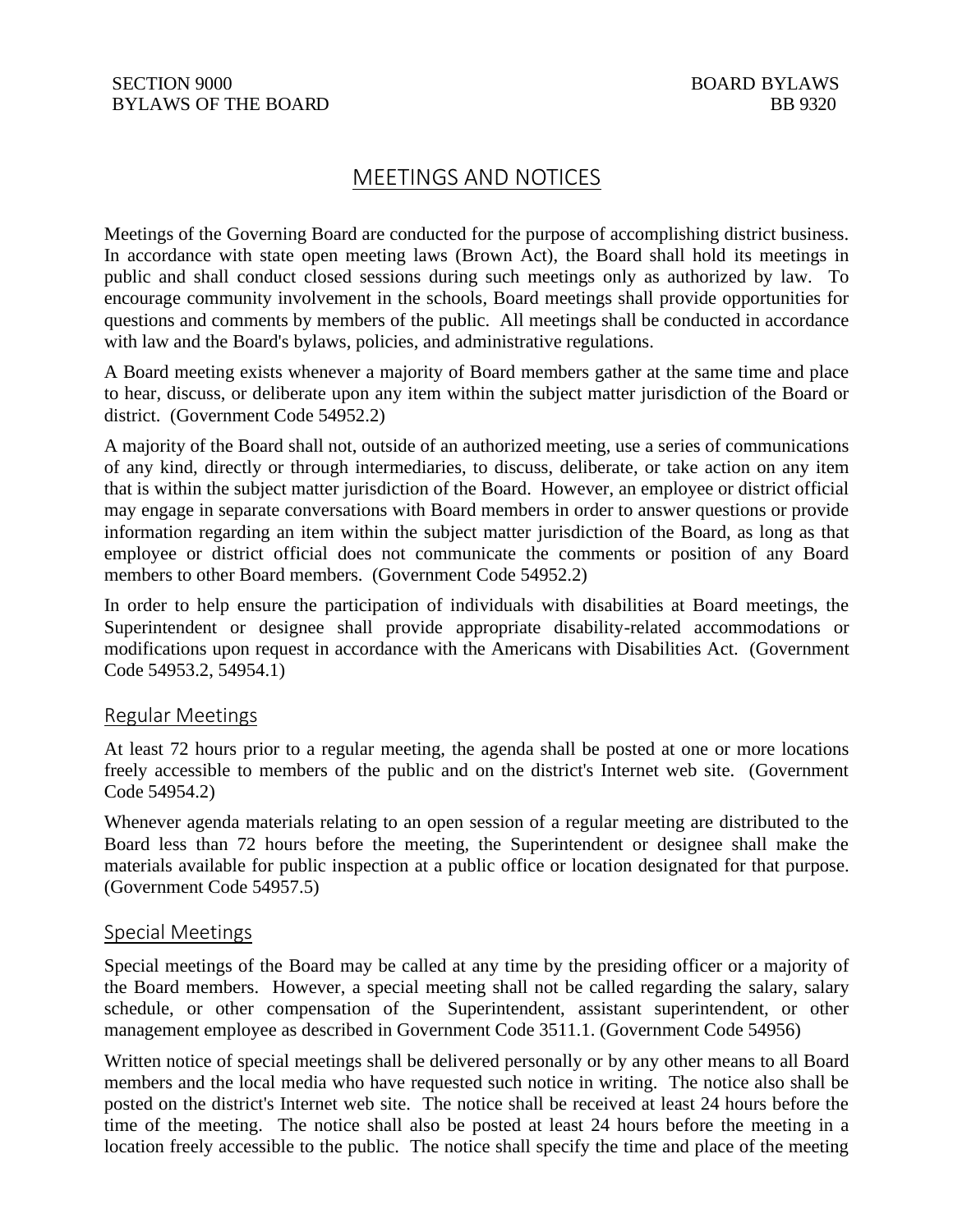and the business to be transacted or discussed. No other business shall be considered at this meeting. (Education Code 35144; Government Code 54956)

Any Board member may waive the 24-hour written notice requirement prior to the time of the meeting by filing a written waiver of notice with the clerk or secretary of the Board or by being present at the meeting at the time it convenes. (Government Code 54956)

Every notice of a special meeting shall provide an opportunity for members of the public to directly address the Board concerning any item that has been described in the meeting notice, before or during the item's consideration. (Government Code 54954.3)

## Emergency Meetings

In the case of an emergency situation for which prompt action is necessary due to the disruption or threatened disruption of public facilities, the Board may hold an emergency meeting without complying with the 24-hour notice and/or 24-hour posting requirement for special meetings pursuant to Government Code 54956. The Board shall comply with all other requirements for special meetings during an emergency meeting. (Government Code 54956.5)

An emergency situation means either of the following: (Government Code 54956.5)

- 1. An emergency, which shall be defined as a work stoppage, crippling activity, or other activity that severely impairs public health and/or safety as determined by a majority of the members of the Board
- 2. A dire emergency, which shall be defined as a crippling disaster, mass destruction, terrorist activity, or threatened terrorist act that poses peril so immediate and significant that requiring the Board to provide one-hour notice before holding an emergency meeting may endanger the public health and/or safety as determined by a majority of the members of the Board

Except in the case of a dire emergency, the Board president or designee shall give notice of the emergency meeting by telephone at least one hour before the meeting to the local media that have requested notice of special meetings. All telephone numbers provided by the media in the most recent request for notification must be exhausted. If telephone services are not functioning, the notice requirement of one hour is waived and, as soon after the meeting as possible, the Board shall notify those media representatives of the meeting and shall describe the purpose of the meeting and any action taken by the Board. In the case of a dire emergency, the Board president or designee shall give such notice at or near the time he/she notifies the other members of the Board about the meeting. (Government Code 54956.5)

The minutes of the meeting, a list of persons the Board president or designee notified or attempted to notify, a copy of the roll call vote, and any actions taken at the meeting shall be posted for at least 10 days in a public place as soon after the meeting as possible. (Government Code 54956.5)

# Adjourned/Continued Meetings

A majority vote by the Board may adjourn/continue any regular or special meeting to a later time and place that shall be specified in the order of adjournment. Less than a quorum of the Board may adjourn such a meeting. If no Board members are present, the secretary or the clerk may declare the meeting adjourned to a later time and shall give notice in the same manner required for special meetings. (Government Code 54955)

Within 24 hours after the time of adjournment, a copy of the order or notice of adjournment/continuance shall be conspicuously posted on or near the door of the place where the meeting was held. (Government Code 54955)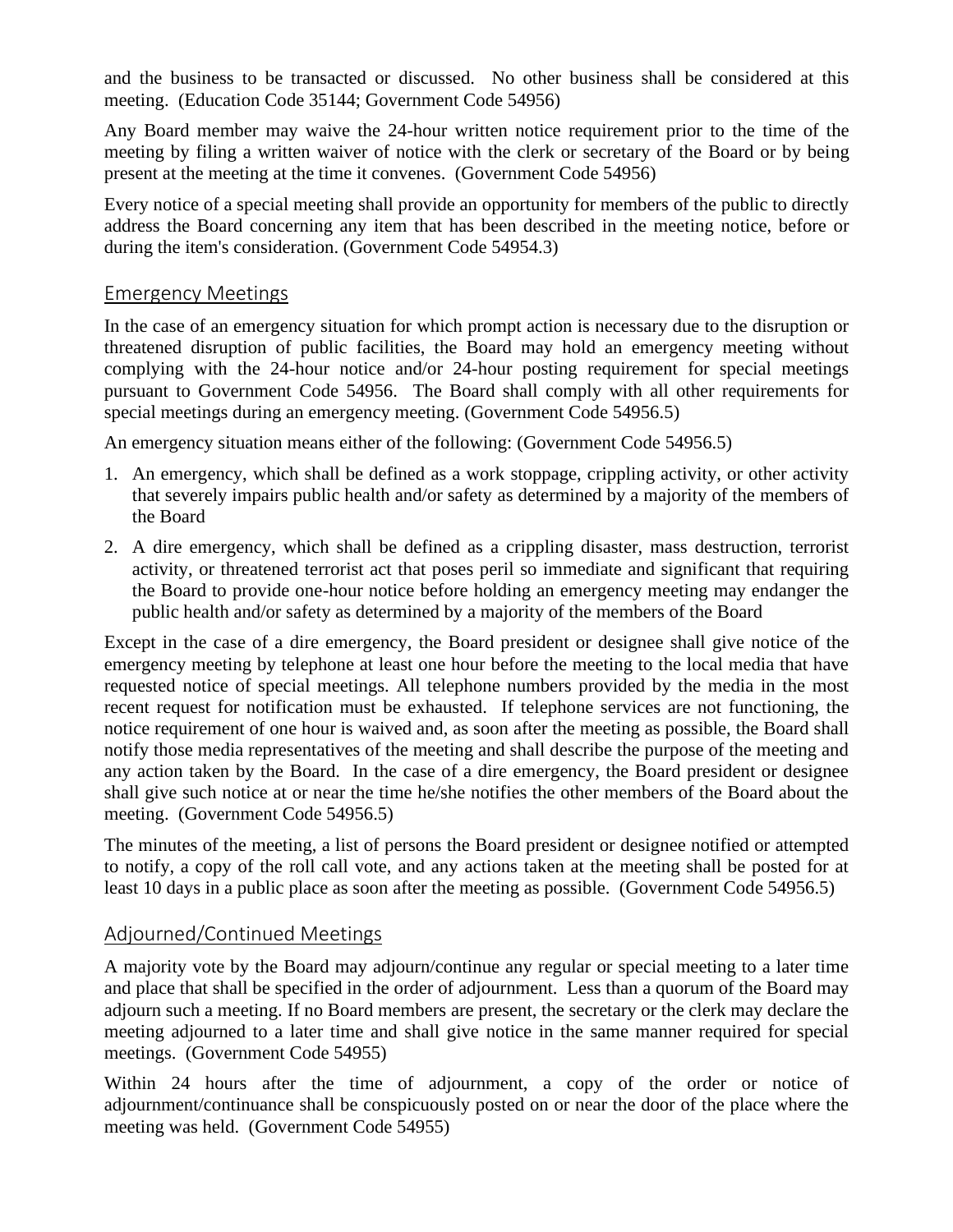# Study Sessions, Retreats, Public Forums, and Discussion Meetings

The Board may occasionally convene a study session or public forum to study an issue in more detail or to receive information from staff or feedback from members of the public. The Board may also convene a retreat or discussion meeting to discuss Board roles and relationships.

Public notice shall be given in accordance with law when a quorum of the Board is attending a study session, retreat, public forum, or discussion meeting. All such meetings shall comply with the Brown Act and shall be held in open session and within district boundaries. Action items shall not be included on the agenda for these meetings.

# Other Gatherings

Attendance by a majority of Board members at any of the following events is not subject to the Brown Act provided that a majority of the Board members do not discuss specific district business among themselves other than as part of the scheduled program: (Government Code 54952.2)

- 1. A conference or similar public gathering open to the public that involves a discussion of issues of general interest to the public or to school board members
- 2. An open, publicized meeting organized by a person or organization other than the district to address a topic of local community concern
- 3. An open and noticed meeting of another body of the district
- 4. An open and noticed meeting of a legislative body of another local agency
- 5. A purely social or ceremonial occasion
- 6. An open and noticed meeting of a standing committee of the Board, provided that the Board members who are not members of the standing committee attend only as observers

Individual contacts or conversations between a Board member and any other person are not subject to the Brown Act. (Government Code 54952.2)

### Location of Meetings

Meetings shall not be held in a facility that prohibits the admittance of any person on the basis of ancestry or any characteristic listed in Government Code 11135, including, but not limited to, religion, sex, or sexual orientation. In addition, meetings shall not be held in a facility which is inaccessible to individuals with disabilities or where members of the public must make a payment or purchase in order to be admitted. (Government Code 54961)

Meetings shall be held within district boundaries, except to do any of the following: (Government Code 54954)

- 1. Comply with state or federal law or court order or attend a judicial or administrative proceeding to which the district is a party
- 2. Inspect real or personal property which cannot conveniently be brought into the district, provided that the topic of the meeting is limited to items directly related to the property
- 3. Participate in meetings or discussions of multiagency significance, provided these meetings are held within one of the other agencies' boundaries, with all participating agencies giving the notice required by law
- 4. Meet in the closest meeting facility if the district has no meeting facility within its boundaries or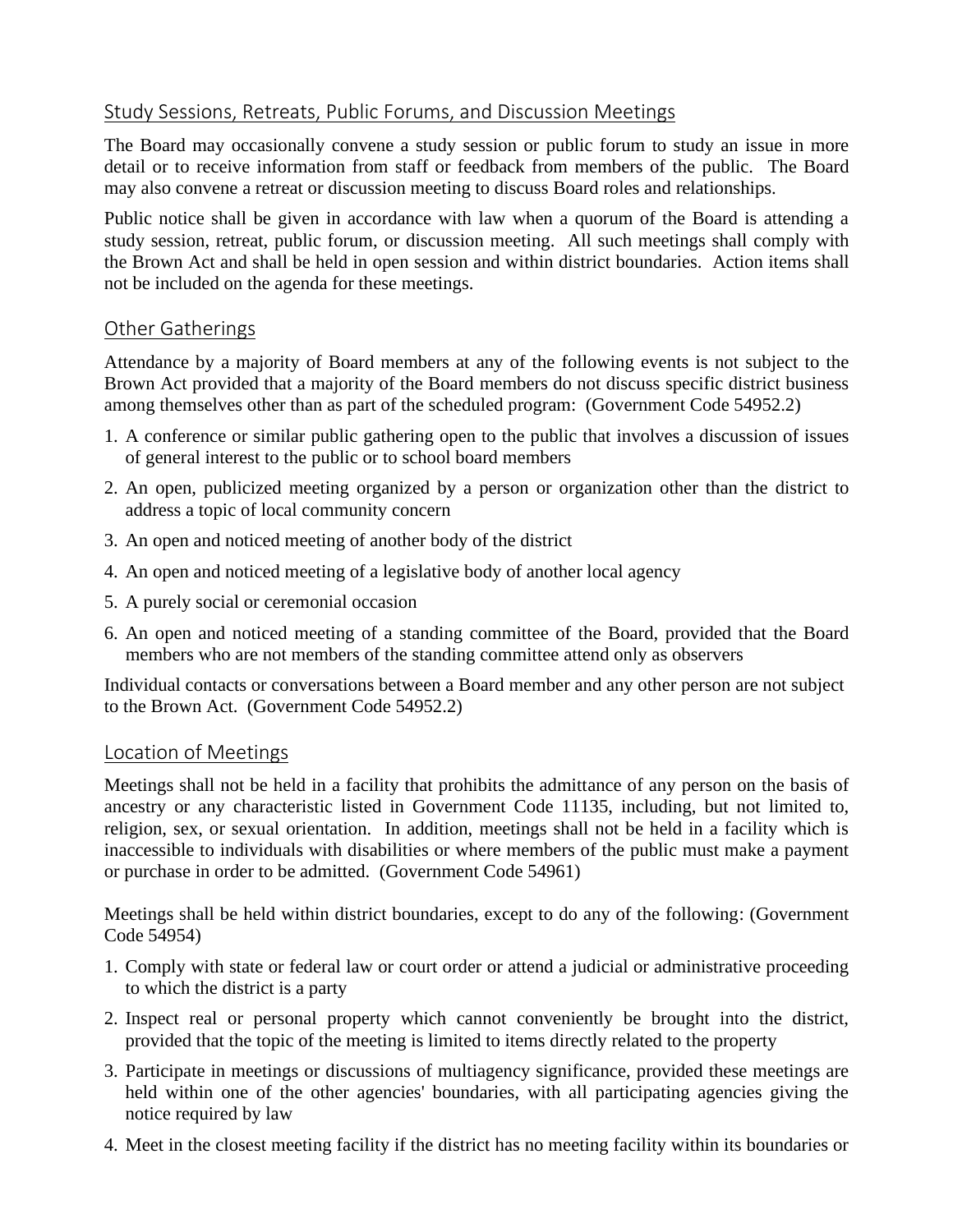if its principal office is located outside the district

- 5. Meet with elected or appointed state or federal officials when a local meeting would be impractical, solely to discuss legislative or regulatory issues affecting the district over which the state or federal officials have jurisdiction
- 6. Meet in or near a facility owned by the district but located outside the district, provided the meeting agenda is limited to items directly related to that facility
- 7. Visit the office of the district's legal counsel for a closed session on pending litigation, when doing so would reduce legal fees or costs
- 8. Attend conferences on nonadversarial collective bargaining techniques
- 9. Interview residents of another district regarding the Board's potential employment of an applicant for Superintendent of the district
- 10. Interview a potential employee from another district

Meetings exempted from the boundary requirements, as specified in items #1-10 above, shall still be subject to the notice and open meeting requirements for regular and special meetings when a quorum of the Board attends the meeting.

If a fire, flood, earthquake, or other emergency renders the regular meeting place unsafe, meetings shall be held for the duration of the emergency at a place designated by the Board president or designee, who shall so inform all news media who have requested notice of special meetings by the most rapid available means of communication. (Government Code 54954)

# Teleconferencing

A teleconference is a meeting of the Board in which Board members are in different locations, connected by electronic means through audio and/or video. (Government Code 54953)

The Board may use teleconferences for all purposes in connection with any meeting within the Board's subject matter jurisdiction. All votes taken during a teleconference meeting shall be by roll call. (Government Code 54953)

During the teleconference, at least a quorum of the members of the Board shall participate from locations within district boundaries. (Government Code 54953)

Agendas shall be posted at all teleconference locations and shall list all teleconference locations whenever they are posted elsewhere. Additional teleconference locations may be provided to the public. (Government Code 54953)

All teleconference locations shall be accessible to the public. All teleconferenced meetings shall be conducted in a manner that protects the statutory and constitutional rights of the parties or the public appearing before the Board, including the right of the public to address the Board directly at each teleconference location. (Government Code 54953)

All Board policies, administrative regulations, and bylaws shall apply equally to meetings that are teleconferenced. The Superintendent or designee shall facilitate public participation in the meeting at each teleconference location.

Legal Reference:

EDUCATION CODE

- 35140 Time and place of meetings
- 35143 Annual organizational meeting, date, and notice
- 35144 Special meeting